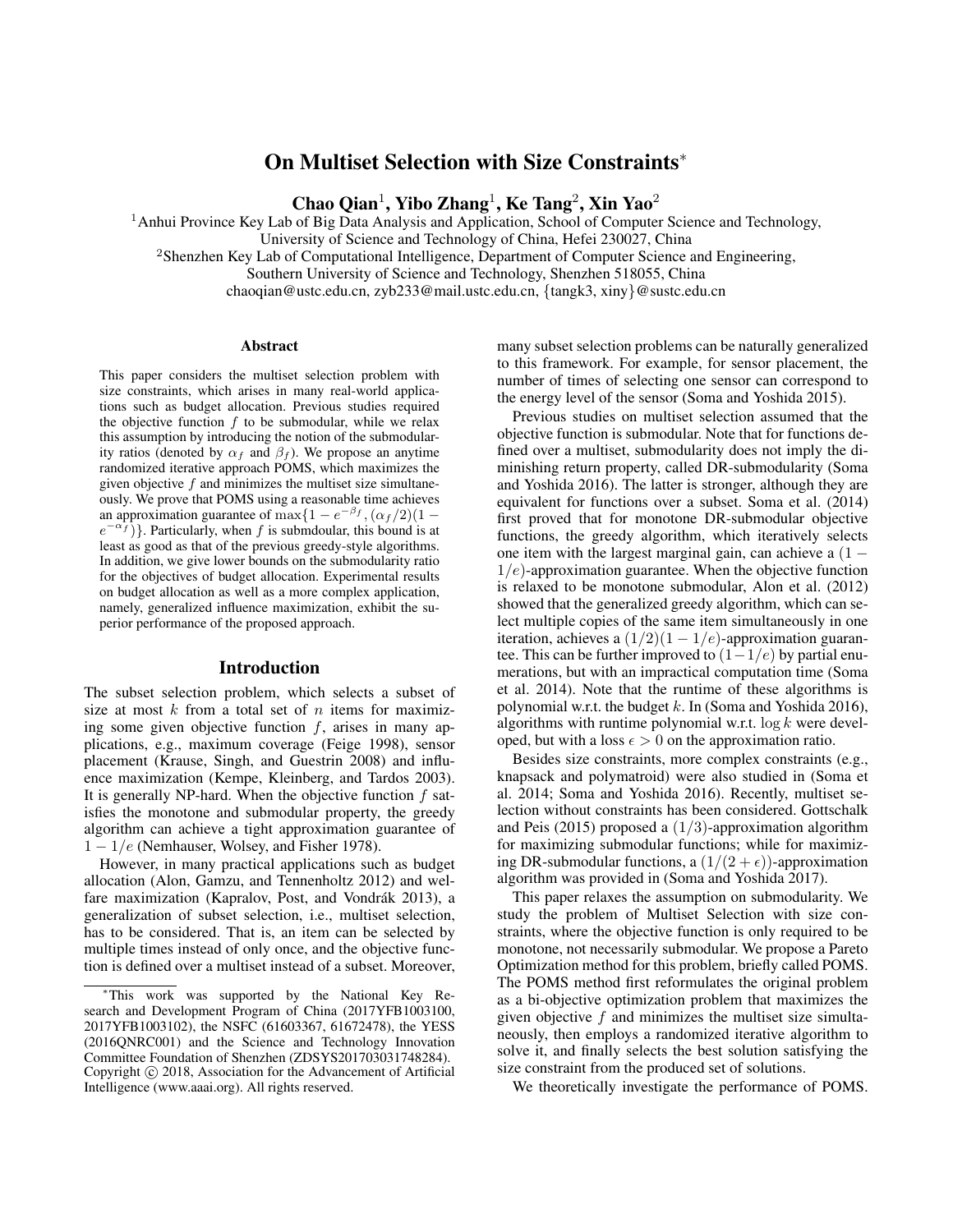The main contributions can be summarized as follows:

- We introduce the notion of the submodularity ratio  $\alpha_f \in$ [0, 1] and the DR-submodularity ratio  $\beta_f \in [0, 1]$  (i.e., Definitions 7 and 8), which characterize how close a general function  $f$  is to submodularity and DR-submodularity, respectively. Note that  $\alpha_f \geq \beta_f$ . To introduce  $\alpha_f$ , we build an equivalent relation between submodularity and a weak version of DR-submodularity (i.e., Lemma 2).
- We prove that POMS using a reasonable time can achieve an approximation guarantee of  $\max\{1$  –  $e^{-\beta_f}, (\alpha_f/2)(1 - e^{-\alpha_f})\}$  (i.e., **Theorem 1**).
- When f is DR-submodular (where  $\alpha_f = \beta_f = 1$ ), the approximation bound of POMS becomes  $1-1/e$ , which is as same as the best known one, previously obtained by the greedy algorithm (Soma et al. 2014). When  $f$  is submodular (where  $\alpha_f = 1$ ), the bound becomes max $\left\{1 - e^{-\beta_f}, (1 - e^{-\beta_f})\right\}$  $1/e/2$ , which is at least as good as that of the generalized greedy algorithm (i.e.,  $(1 - 1/e)/2$  (Alon, Gamzu, and Tennenholtz 2012)). For the submodular real-world application, budget allocation, we further provide lower bounds on the DR-submodularity ratio  $\beta_f$  of the corresponding objective functions (i.e., Lemmas 5 and 6).

We also empirically investigate the actual performance of POMS. We compare it with the greedy-style algorithms on budget allocation and a more complex application, generalized influence maximization. The experimental results on real-world data sets show the better performance of POMS.

The rest of the paper first introduces the studied problem, and then presents the proposed method, its theoretical analysis and empirical study. Finally we conclude this paper.

## **Preliminaries**

**The General Problem.** Let  $\mathbb{R}$ ,  $\mathbb{R}_+$  and  $\mathbb{Z}_+$  denote the set of reals, non-negative reals and non-negative integers, respectively. Given a finite set  $V = \{v_1, v_2, \dots, v_n\}$ , we study the functions  $f : \mathbb{Z}_+^V \to \mathbb{R}$  over the integer lattice  $\mathbb{Z}_+^V$ , or equivalently over multisets of  $V$ . Note that a multiset can be naturally represented by a vector  $x \in \mathbb{Z}_+^V$ , where for the *i*-th entry  $x_i$  of  $x, x_i > 0$  means that the item  $v_i$  appears  $x_i$  times in the multiset, and  $x_i = 0$  means that  $v_i$  does not appear.

We give some notations. Let  $x \wedge y$  and  $x \vee y$  denote the coordinate-wise minimum and maximum, respectively, that is,  $\mathbf{x} \wedge \mathbf{y} = (\min\{x_1, y_1\}, \dots, \min\{x_n, y_n\})$  and  $\mathbf{x} \vee \mathbf{y} =$  $(\max\{x_1, y_1\}, \ldots, \max\{x_n, y_n\})$ . We denote the size of a multiset by  $|\mathbf{x}| = \sum_{i=1}^{n} x_i$ . The *i*-th unit vector is denoted by  $\chi_i$ , that is, the *i*-th entry of  $\chi_i$  is 1 and others are 0; the all-zeros and all-ones vectors are denoted by  $0$  (i.e.,  $\emptyset$ ) and 1, respectively. Let  $[n]$  denote the set  $\{1, 2, \ldots, n\}$ .

A function  $f: \mathbb{Z}_+^V \to \mathbb{R}$  is monotone if for any  $x \leq y$ ,  $f(\mathbf{x}) \leq f(\mathbf{y})$ . Without loss of generality, we assume that monotone functions are normalized, i.e.,  $f(0) = 0$ . For a function  $f : \mathbb{Z}_+^V \to \mathbb{R}$ , submodularity (as presented in Definition 1) does not imply the diminishing return property (called DR-submodularity as presented in Definition 2). DRsubmodularity is stronger than submodularity, that is, a DRsubmodular function is submodular, but not vice versa. Note that for a set function  $f: 2^V \to \mathbb{R}$ , they are equivalent.

Definition 1 (Submodular (Soma et al. 2014)). *A function*  $f: \mathbb{Z}_+^V \to \mathbb{R}$  is submodular if for any  $\boldsymbol{x}, \boldsymbol{y} \in \widetilde{\mathbb{Z}}_+^V$ ,

$$
f(\boldsymbol{x}) + f(\boldsymbol{y}) \ge f(\boldsymbol{x} \wedge \boldsymbol{y}) + f(\boldsymbol{x} \vee \boldsymbol{y}).
$$

Definition 2 (DR-Submodular (Soma and Yoshida 2016)). A function  $f:\mathbb{Z}_{+}^{V}\rightarrow\mathbb{R}$  is DR-submodular if for any  $\boldsymbol{x}\leq\hat{\boldsymbol{y}}$ *and*  $i \in [n]$ ,

$$
f(\mathbf{x} + \mathbf{\chi_i}) - f(\mathbf{x}) \ge f(\mathbf{y} + \mathbf{\chi_i}) - f(\mathbf{y}).
$$

Our studied problem as presented in Definition 3 is to maximize a monotone function  $f$  with an upper limit on |x|. Note that c limits the maximum value on each entry of x. If  $c = 1$ ,  $x \in \{0, 1\}^n$  actually represents a subset of V. When the objective function  $f$  is DR-submodular, Soma et al. (2014) proved that the greedy algorithm can obtain a  $(1 - 1/e)$ -approximation guarantee. The greedy algorithm iteratively selects one item with the largest improvement on f. When  $f$  is submodular, the generalized greedy algorithm was shown able to achieve a  $(1 - 1/e)/2$ -approximation guarantee (Alon, Gamzu, and Tennenholtz 2012). In each iteration, it selects a combination  $(v_i, j)$  such that the average marginal gain by adding j copies of  $v_i$  (i.e.,  $x_i = x_i + j$ ) is maximized; the better of the found multiset  $x$  and the best  $j\chi_i$  is finally returned. Note that by partial enumerations, the generalized greedy algorithm can even achieve a  $(1 - 1/e)$ approximation guarantee, but the runtime is impractical.

Definition 3 (The General Problem). *Given a monotone objective function*  $f : \mathbb{Z}_{+}^{V} \to \mathbb{R}_{+}$ *, a vector*  $c \in \mathbb{Z}_{+}^{V}$  and a  $\emph{budget }$   $k \in \mathbb{Z}_{+}$ , it is to find a multiset  $\bm{x} \in \mathbb{Z}_{+}^{V}$  such that

$$
\arg \max_{\mathbf{x} \le \mathbf{c}} \quad f(\mathbf{x}) \quad \text{s.t.} \quad |\mathbf{x}| \le k. \tag{1}
$$

Here are some examples, that will be investigated.

**Budget Allocation.** Let a bipartite graph  $G = (V, T; E)$ represent a social network, where each source node in  $V$  is a marketing channel, each target node in  $T$  is a customer, and  $E \subseteq V \times T$  is the edge set. The goal of budget allocation is to distribute the budget  $k$  among the source nodes such that the expected number of target nodes that get activated is maximized (Alon, Gamzu, and Tennenholtz 2012). The allocation of the budget  $k$  can be represented by a vector  $x \in \mathbb{Z}_+^V$ , where  $x_i$  is the budget allocated on  $v_i \in V$ . Each source node  $v_i$   $(i \in [n])$  has a capacity  $c_i$  (i.e.,  $x_i \leq c_i$ ) and probabilities  $p_i^{(j)} \in [0, 1]$  for  $j \in \{1, 2, ..., c_i\}$ . If  $x_i > 0$ , the source node  $v_i$  will make  $x_i$  independent trials to activate each neighboring target node  $t$ , where the probability of activating t in the j-th trial is  $p_i^{(j)}$ . Thus, the probability that a target node  $t \in T$  gets activated is

$$
f_t(\boldsymbol{x}) = 1 - \prod_{i:(v_i,t) \in E} \prod_{j=1}^{x_i} (1 - p_i^{(j)}).
$$
 (2)

By the linearity of expectation, the expected number of active target nodes is  $\sum_{t\in T} f_t(\bm{x}),$  which is monotone and submodular (Alon, Gamzu, and Tennenholtz 2012). When  $p_i^{(j)}$ is nonincreasing with j (i.e.,  $p_i^{(j)} \ge p_i^{(j+1)}$ )<br> $\sum_{t \in T} f_t(x)$  is DR-submodular (Soma et al. ), the objective  $_{t\in T}$   $f_t(\boldsymbol{x})$  is DR-submodular (Soma et al. 2014).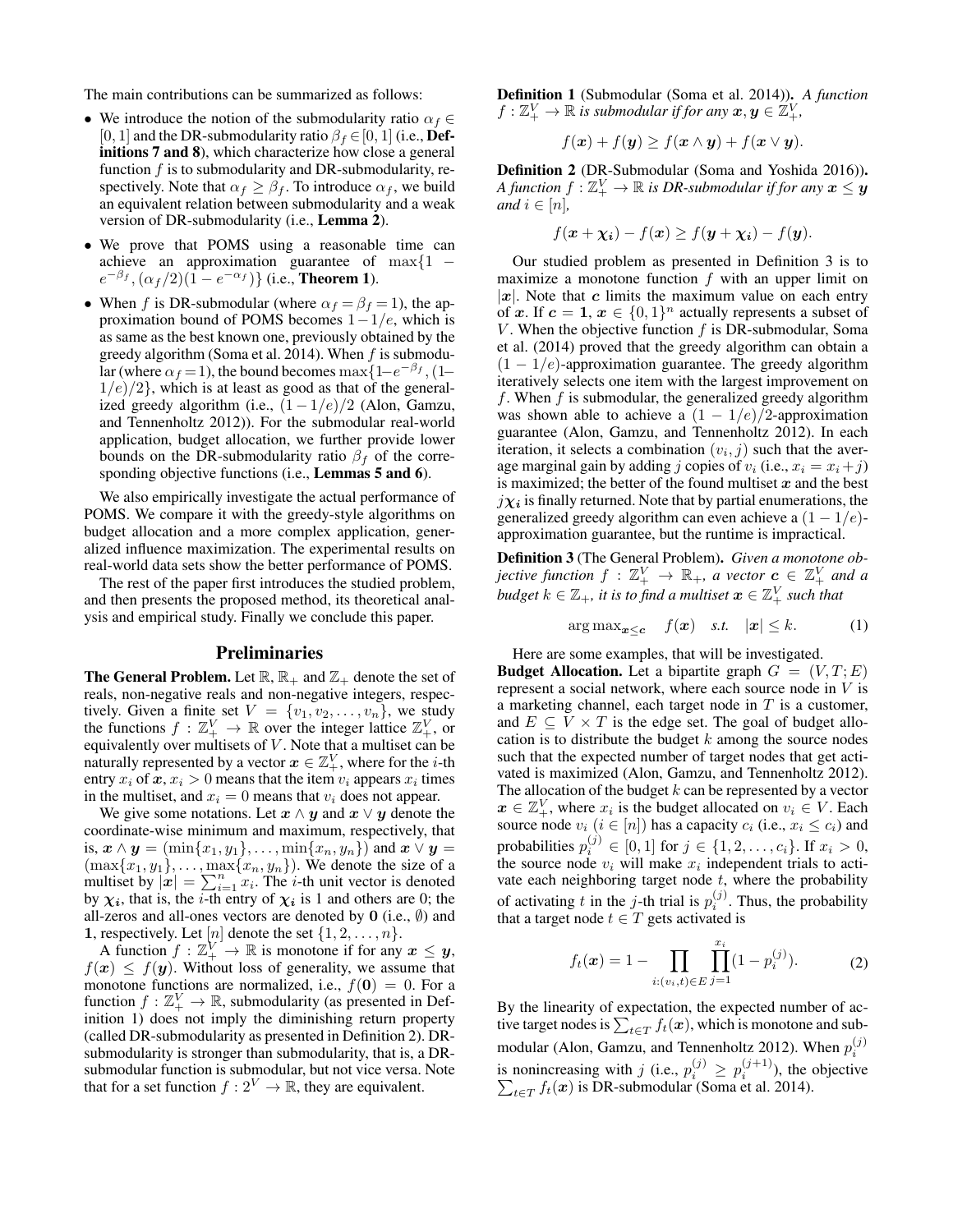Definition 4 (Budget Allocation). *Given a bipartite graph*  $G = (V, T; E)$ , capacities  $c_i$  ( $i \in [n]$ ), probabilities  $p_i^{(j)}$  $(i \in [n], j \in \{1, 2, \ldots, c_i\}$ , and a budget k, it is to find a *multiset*  $x \in \mathbb{Z}_+^V$  *such that* 

$$
\arg \max_{\mathbf{x} \leq \mathbf{c}} \quad \sum_{t \in T} f_t(\mathbf{x}) \quad \text{s.t.} \quad |\mathbf{x}| \leq k,
$$

*where*  $f_t(\mathbf{x})$  *is defined as Eq.* (2*).* 

Budget Allocation with a Competitor. In (Soma et al. 2014), budget allocation is extended to the two-player case: a competitor against an advertiser. The budget of the competitor is allocated in advance, and the advertiser aims at allocating the budget such that the expected number of target nodes activated by its trials is maximized. The competitor and the advertiser propagate in a discrete time step; in each trial of propagation, the competitor performs before the advertiser. Let  $\vec{x} \in \mathbb{Z}_+^V$  denote the budget allocation of the advertiser. For the advertiser in the  $j$ -th trial, each source node  $v_i$  with  $x_i \geq j$  will activate each neighboring target node t with probability  $p_i^{(j)}$  if t is inactive and with probability  $q_i^{(j)}$   $(q_i^{(j)} \leq p_i^{(j)})$  if t has been activated by the competitor. Let  $E_{t,l}$  denote the event that the target node t is activated by the competitor in the *l*-th trial. Thus, conditioned on  $E_{t,l}$ , the probability that a target node  $t \in T$  gets activated by the advertiser is

$$
f_{t,l}(\boldsymbol{x}) = 1 - \prod_{i:(v_i,t) \in E} \prod_{j=1}^{\min\{x_i, l-1\}} (1 - p_i^{(j)}) \prod_{j=l}^{x_i} (1 - q_i^{(j)}).
$$
 (3)

We denote the probability of  $E_{t,l}$  by  $\lambda_{t,l}$ . Then, the expected number of target nodes activated by the advertiser is  $\sum_{t \in T} \sum_{l} \lambda_{t,l} f_{t,l}(x)$ , which is monotone and submodular (Soma et al. 2014). When  $p_i^{(j)}$  and  $q_i^{(j)}$  are nonincreasing with j (i.e.,  $p_i^{(j)} \ge p_i^{(j+1)}$  and  $q_i^{(j)} \ge q_i^{(j+1)}$ <br> $\sum_{t \in T} \sum_l \lambda_{t,l} f_{t,l}(\boldsymbol{x})$  is DR-submodular (Son ), the objective  $\sum_l \lambda_{t,l} f_{t,l}(\boldsymbol{x})$  is DR-submodular (Soma et al. 2014). Definition 5 (Budget Allocation with a Competitor). *Given a bipartite graph*  $G = (V, T; E)$ *, capacities*  $c_i$  ( $i \in [n]$ ),  $p$ robabilities  $p_i^{(j)}, q_i^{(j)}$   $(i \in [n], j \in \{1, 2, \ldots, c_i\}, q_i^{(j)} \leq i$  $p_i^{(j)}$ ), and a budget  $k$ , it is to find a multiset  $\boldsymbol{x}\!\in\!\mathbb{Z}^V_+$  such that

$$
\arg\max_{\boldsymbol{x}\leq \boldsymbol{c}} \quad \sum\nolimits_{t\in T} \sum\nolimits_{l} \lambda_{t,l} f_{t,l}(\boldsymbol{x}) \quad s.t. \quad |\boldsymbol{x}| \leq k,
$$

*where*  $f_{t,l}(\boldsymbol{x})$  *is defined as Eq.* (3*).* 

# The Proposed Approach

In this section, we propose a new approach based on Pareto Optimization (Qian, Yu, and Zhou 2015) for the Multiset Selection problem with size constraints, briefly called POMS. Note that Pareto optimization is a recently emerged framework that uses bi-objective optimization as an intermediate step to solve single-objective optimization problems. It has been successfully applied to the subset selection problem (Friedrich and Neumann 2015; Qian, Yu, and Zhou 2015; Qian et al. 2017c; 2017b) as well as the problem of selecting k pairwise disjoint subsets (Qian et al. 2017a).

POMS reformulates the original problem Eq. (1) as a biobjective maximization problem

$$
\arg\max_{\bm{x}\leq \bm{c}}\quad \big(f_1(\bm{x}),\ f_2(\bm{x})\big),
$$

where 
$$
f_1(\boldsymbol{x}) = \begin{cases} -\infty, & |\boldsymbol{x}| \ge 2k \\ f(\boldsymbol{x}), & \text{otherwise} \end{cases}
$$
,  $f_2(\boldsymbol{x}) = -|\boldsymbol{x}|$ .

That is, POMS maximizes the objective function f and minimizes the multiset size  $|x|$  simultaneously.

In the bi-objective setting, both the two objective values have to be considered for comparing two solutions  $x$  and  $x'$ . x *weakly dominates*  $x'$  (i.e., x is *better* than  $x'$ , denoted as  $\mathbf{x} \geq \mathbf{x'}$  if  $f_1(\mathbf{x}) \geq f_1(\mathbf{x'})$  and  $f_2(\mathbf{x}) \geq f_2(\mathbf{x'})$ ;  $\mathbf{x}$ dominates  $x'$  (i.e., x is *strictly better* than  $x'$ , denoted as  $\mathbf{x} \succ \mathbf{x'}$  if  $\mathbf{x} \succeq \mathbf{x'}$  and either  $f_1(\mathbf{x}) > f_1(\mathbf{x'})$  or  $f_2(\mathbf{x}) >$  $f_2(x')$ . But if neither x is better than x' nor x' is better than x, they are *incomparable*.

The procedure of POMS is described in Algorithm 1. It starts from the all-zeros solution 0 representing the empty set (line 1), and then iteratively tries to improve the quality of the solutions in the archive  $P$  (lines 3-10). In each iteration, a new solution  $x'$  is generated by randomly perturbing an archived solution  $x$  selected from the current  $P$  (lines 4-5); if  $x'$  is not dominated by any previously archived solution (line 6), it will be added into  $P$ , and meanwhile those previously archived solutions weakly dominated by  $x'$  will be removed (line 7). Note that the domination-based updating procedure makes P always contain incomparable solutions.

**Definition 6** (Random Perturbation). *Given a solution*  $0 \leq$  $x \leq c$ , the random perturbation operator generates a new *solution* x <sup>0</sup> *by independently flipping each position of* x *with probability* 1/n*, where the flipping on one position changes the current value to a different value selected uniformly at random. That is, for all*  $j \in [n]$ *,* 

$$
x'_j = \begin{cases} x_j, & \text{with probability } 1 - 1/n \\ i, & \text{otherwise} \end{cases}
$$

*where i is uniformly chosen from*  $\{0, 1, \ldots, c_i\} \setminus \{x_i\}$ .

POMS repeats for  $T$  iterations. The value of  $T$  is a parameter, which could affect the quality of the produced solution. Their relationship will be analyzed in the next section, and we will use the theoretically derived  $T$  value in the experiments. After running  $T$  iterations, the best solution (i.e., having the largest f value) satisfying the size constraint in P is selected as the final solution (line 11).

Note that in the bi-objective transformation, the goal of setting  $f_1$  to  $-\infty$  is to exclude overly infeasible solutions, the size of which is at least  $2k$ . These infeasible solutions having  $f_1 = -\infty$  and  $f_2 \le -2k$  are dominated by any feasible solution (e.g., the solution 0 having  $f_1 = 0$  and  $f_2 = 0$ , and therefore never introduced into the archive P.

#### Theoretical Analysis

In this section, we prove the general approximation bound of POMS, which are characterized by the introduced submodularity and DR-submodularity ratio, and apply it to the submodular cases.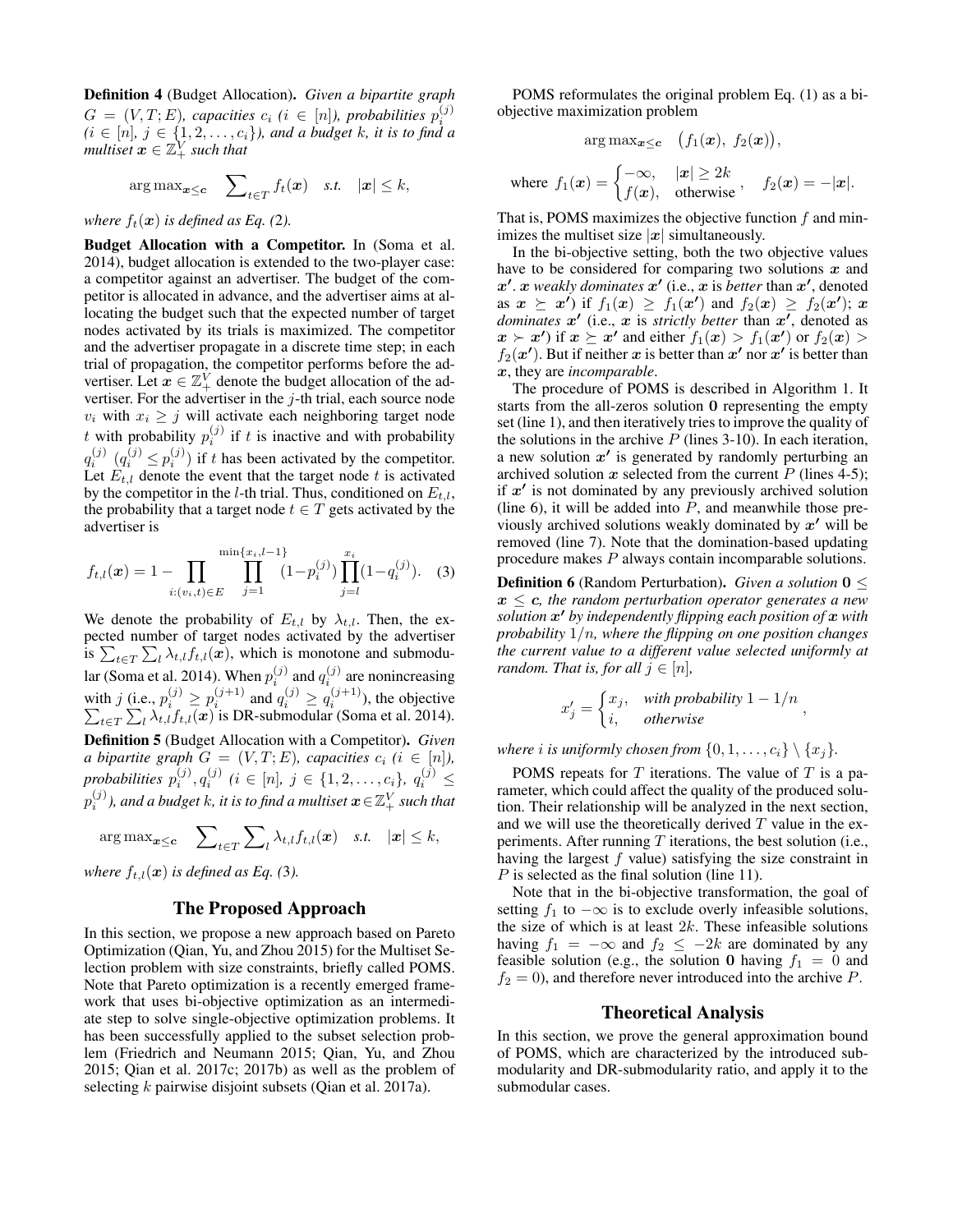## Algorithm 1 POMS Algorithm

**Input**: a monotone function  $f : \mathbb{Z}_{+}^{V} \to \mathbb{R}_{+}$ , a vector  $\boldsymbol{c} \in \mathbb{Z}_{+}^{V}$ and a budget  $k \in \mathbb{Z}_+$ **Parameter:** the number  $T$  of iterations **Output**: a multiset  $\boldsymbol{x} \in \mathbb{Z}_+^V$  with  $\boldsymbol{x} \leq \boldsymbol{c}$  and  $|\boldsymbol{x}| \leq k$ Process: 1: Let  $x = 0$  and  $P = \{x\}.$ 2: Let  $t = 0$ . 3: while  $t < T$  do 4: Select  $x$  from  $P$  uniformly at random. 5:  $x' = Random Perturbation(x)$ . 6: if  $\exists z \in P$  such that  $z \succ x'$  then 7:  $P = (P \setminus \{z \in P \mid x' \succeq z\}) \cup \{x'\}.$ 8: end if 9:  $t = t + 1$ . 10: end while 11: **return** arg max $x \in P : |x| \le k$  f(x)

#### Submodularity and DR-Submodularity Ratio

In (Soma and Yoshida 2016), it was shown that DRsubmodularity is stronger than submodularity. Here, we prove that submodularity is actually equivalent to a weak version of DR-submodularity, as shown in Lemma 2. Note that this equivalent relation has recently been proved over the continuous domain (Bian et al. 2017), but we prove it over the integer lattice independently and differently. Compared with DR-submodularity (i.e., Definition 2), this weak version only requires the diminishing return property (i.e., Eq. (4)) to hold with any  $i \in [n]$  with  $x_i = y_i$  instead of any  $i \in [n]$ . Note that they are equivalent for a set function  $f: 2^V \to \mathbb{R}$ , since for any  $x \leq y \in 2^V$  (i.e.,  $\{0,1\}^n$ ), the position  $i$  which can be added by 1 must satisfy that  $x_i = y_i = 0$ . According to Lemma 2 and Definition 2, we define the submodulairty ratio in Definition 7 as well as the DR-submodularity ratio in Definition 8, which measure to what extent a general function  $f$  has submodular and DR-submodular properties, respectively. When  $f$  is a set function, they are equivalent, and are consistent with that in (Zhang and Vorobeychik 2016).

**Lemma 1.** *(Soma et al. 2014)* Let  $f : \mathbb{Z}_+^V \to \mathbb{R}$  be a sub*modular function. For any* x *and* y*, we have*

$$
f(\boldsymbol{x} \vee \boldsymbol{y}) \leq f(\boldsymbol{x}) + \sum_{i \in [n]: y_i - x_i > 0} (f(\boldsymbol{x} + (y_i - x_i)\boldsymbol{\chi_i}) - f(\boldsymbol{x})).
$$

**Lemma 2.** A function  $f : \mathbb{Z}_+^V \to \mathbb{R}$  is submodular if and *only if for any*  $x \leq y$  *and*  $i \in [n]$  *with*  $x_i = y_i$ *,* 

$$
f(\boldsymbol{x} + \boldsymbol{\chi_i}) - f(\boldsymbol{x}) \ge f(\boldsymbol{y} + \boldsymbol{\chi_i}) - f(\boldsymbol{y}). \tag{4}
$$

*Proof.* We first prove the '*only if*' case. That is, we need to prove Eq. (4) by using the submodularity of  $f$ . For any  $x \in \mathbb{Z}_+^V$ ,  $i, j \in [n]$  and  $a, b \in \mathbb{Z}_+$ , if  $i \neq j$ , we have

$$
f(\mathbf{x} + a\chi_i + b\chi_j) - f(\mathbf{x} + a\chi_i)
$$
\n
$$
= f(\mathbf{x} + a\chi_i + b\chi_j) - f(\mathbf{x}) - (f(\mathbf{x} + a\chi_i) - f(\mathbf{x}))
$$
\n
$$
\leq f(\mathbf{x} + b\chi_j) - f(\mathbf{x}),
$$
\n(5)\n(5)

where the inequality can be derived by Lemma 1, since  $x +$  $a\chi_i + b\chi_j$  can be equivalently represented by  $x \vee (x_i + b\chi_j)$  $a) \chi_i + (x_i + b) \chi_i$ ). For any  $x \leq y$ , let  $I = \{i \in [n] : y_i > a\}$  $x_i$ . We denote the elements in *I* by  $i_1, i_2, \ldots, i_m$ , where  $|I| = m$ . For any  $i \in [n]$  with  $x_i = y_i$ , obviously  $i \notin I$ , i.e., i is not equal to any  $i_j \in I$ . Then, we have

$$
f(\boldsymbol{x} + \boldsymbol{\chi_i}) - f(\boldsymbol{x})
$$
  
\n
$$
\geq f(\boldsymbol{x} + (y_{i_1} - x_{i_1})\boldsymbol{\chi_{i_1}} + \boldsymbol{\chi_i}) - f(\boldsymbol{x} + (y_{i_1} - x_{i_1})\boldsymbol{\chi_{i_1}})
$$
  
\n
$$
\geq \cdots
$$
  
\n
$$
\geq f\left(\boldsymbol{x} + \sum_{j=1}^{m} (y_{i_j} - x_{i_j})\boldsymbol{\chi_{i_j}} + \boldsymbol{\chi_i}\right) - f\left(\boldsymbol{x} + \sum_{j=1}^{m} (y_{i_j} - x_{i_j})\boldsymbol{\chi_{i_j}}\right)
$$
  
\n
$$
= f(\boldsymbol{y} + \boldsymbol{\chi_i}) - f(\boldsymbol{y}),
$$

where the inequalities are derived by repeatedly applying Eq. (5). Thus, the '*only if*' case holds.

Then, we prove the '*if*' case. According to Definition 1, we only need to prove that for any  $x$  and  $y$ ,

$$
f(\mathbf{x}) + f(\mathbf{y}) \ge f(\mathbf{x} \wedge \mathbf{y}) + f(\mathbf{x} \vee \mathbf{y}).
$$

We first extend Eq. (4). For any  $\boldsymbol{x} \leq \boldsymbol{y}, i \in [n]$  with  $x_i = y_i$ , and  $a \in \mathbb{Z}_+$ , we have

$$
f(\mathbf{x} + a\chi_i) - f(\mathbf{x})
$$
\n
$$
= \sum_{j=1}^{a} f(\mathbf{x} + j\chi_i) - f(\mathbf{x} + (j-1)\chi_i)
$$
\n
$$
\geq \sum_{j=1}^{a} f(\mathbf{y} + j\chi_i) - f(\mathbf{y} + (j-1)\chi_i)
$$
\n
$$
= f(\mathbf{y} + a\chi_i) - f(\mathbf{y}),
$$
\n(6)

where the inequality can be derived by Eq. (4), since  $x +$  $(j-1)\chi_i \leq y + (j-1)\chi_i$  and  $x_i + j - 1 = y_i + j - 1$ . For any x and y, let  $I = \{i \in [n] : x_i > y_i\}$ . We denote the elements in I by  $i_1, i_2, \ldots, i_m$ . Then, we have

$$
f(\mathbf{x}) - f(\mathbf{x} \wedge \mathbf{y}) = \sum_{l=1}^{m} \left( f\left( (\mathbf{x} \wedge \mathbf{y}) + \sum_{j=1}^{l} (x_{i_j} - y_{i_j}) \chi_{i_j} \right) - f\left( (\mathbf{x} \wedge \mathbf{y}) + \sum_{j=1}^{l-1} (x_{i_j} - y_{i_j}) \chi_{i_j} \right) \right)
$$
  

$$
\geq \sum_{l=1}^{m} \left( f\left( \mathbf{y} + \sum_{j=1}^{l} (x_{i_j} - y_{i_j}) \chi_{i_j} \right) - f\left( \mathbf{y} + \sum_{j=1}^{l-1} (x_{i_j} - y_{i_j}) \chi_{i_j} \right) \right)
$$
  

$$
= f(\mathbf{x} \vee \mathbf{y}) - f(\mathbf{y}).
$$

Note that the inequality is derived by Eq. (6). This is because  $(\bm{x} \wedge \bm{y}) + \sum_{j=1}^{l-1} (x_{i_j} - y_{i_j}) \bm{\chi_{i_j}} \leq \bm{y} + \sum_{j=1}^{l-1} (x_{i_j} - y_{i_j}) \bm{\chi_{i_j}};$ for any  $1 \leq \tilde{l} \leq m$ ,  $x_{i_l} > y_{i_l}$ , then the  $i_l$ -th entry of  $\boldsymbol{x} \wedge \boldsymbol{y}$ must be equal to  $y_{i_l}$ . Thus, the '*if*' case holds.

Definition 7 (Submodularity Ratio). *The submodularity ra*tio of a function  $f:\mathbb{Z}_{+}^{V}\rightarrow\mathbb{\overline{R}}$  is defined as

$$
\alpha_f = \min_{\mathbf{x} \leq \mathbf{y}, i \in [n]: x_i = y_i} \frac{f(\mathbf{x} + \mathbf{\chi_i}) - f(\mathbf{x})}{f(\mathbf{y} + \mathbf{\chi_i}) - f(\mathbf{y})}.
$$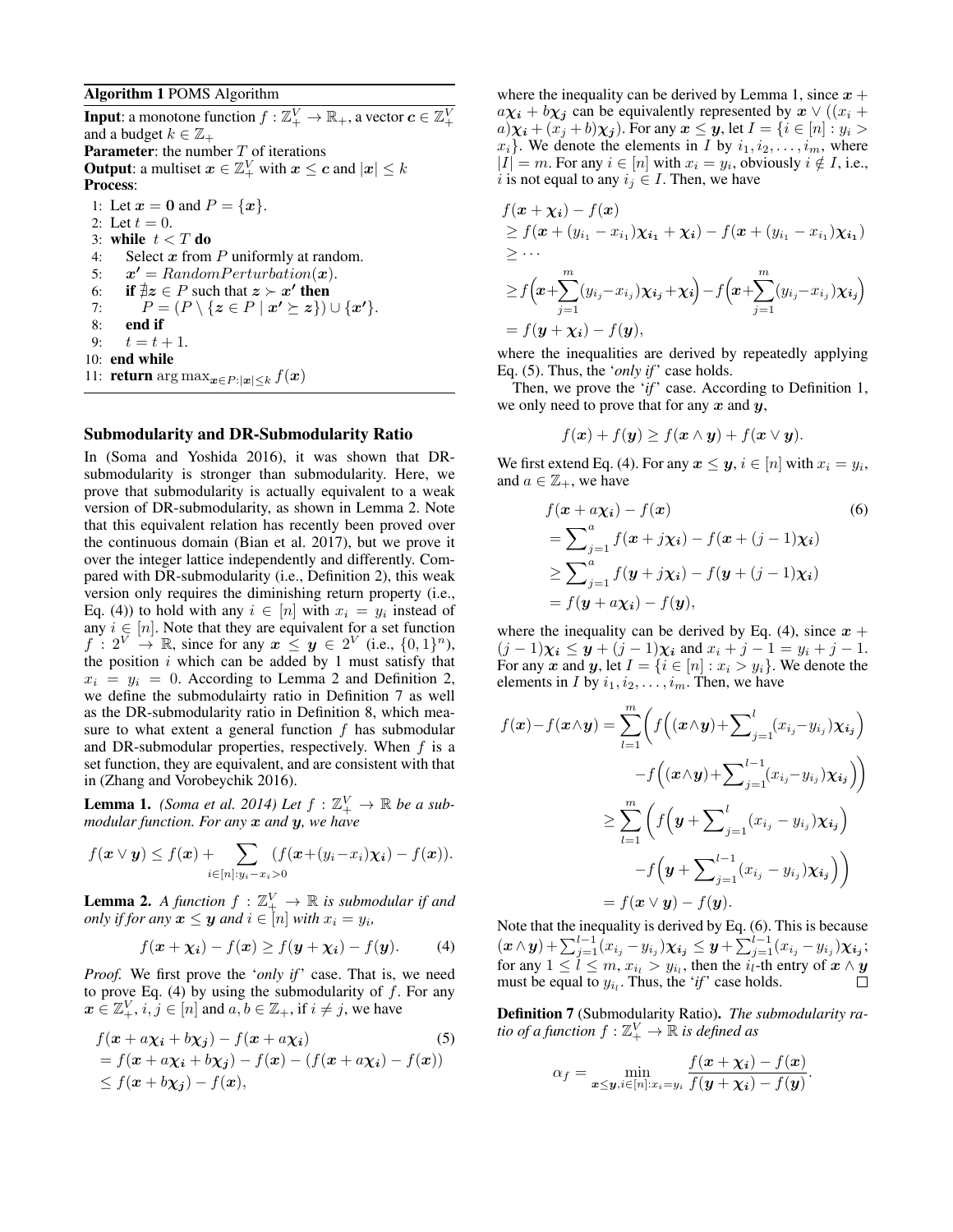Definition 8 (DR-Submodularity Ratio). *The DR*submodularity ratio of a function  $f : \mathbb{Z}_+^V \to \mathbb{R}$  is *defined as*

$$
\beta_f = \min_{\mathbf{x} \leq \mathbf{y}, i \in [n]} \frac{f(\mathbf{x} + \mathbf{\chi_i}) - f(\mathbf{x})}{f(\mathbf{y} + \mathbf{\chi_i}) - f(\mathbf{y})}.
$$

It is easy to see that  $\beta_f \leq \alpha_f$ . Note that  $(f(\mathbf{x} + \chi_i)$  $f(x)/(f(y + \chi_i) - f(y))$  reaches 1 by letting  $x = y$ , so  $\beta_f \leq \alpha_f \leq 1$ . For a monotone function f, we make the following observations:

**Remark 1.** For a monotone function  $f : \mathbb{Z}_+^V \to \mathbb{R}_+$ , it holds *that 1)*  $0 \leq \beta_f \leq \alpha_f \leq 1$ *; 2) f is submodular iff*  $\alpha_f = 1$ *; 3)* f *is DR-submodular iff*  $\beta_f = \alpha_f = 1$ .

## Approximation Guarantee

We prove the general approximation bound of POMS in Theorem 1, where  $\mathbb{E}[T]$  denotes the expected number of iterations and  $OPT$  denotes the optimal function value. Let  $c_{\text{max}} = \max\{c_i \mid i \in [n]\}.$  The idea is to prove two approximation guarantees of  $(1 - e^{-\beta_f})$  and  $(\alpha_f/2)(1 - e^{-\alpha_f})$ , respectively, the larger value of which leads to the desired approximation bound. To prove the  $(1 - e^{-\beta_f})$ -approximation guarantee, we need Lemma 3, that for any multiset, there always exists one item, the inclusion of which can bring an improvement on  $f$  proportional to the current distance to the optimum. To prove the  $(\alpha_f/2)(1-e^{-\alpha_f})$ -approximation guarantee, we need a similar lemma, i.e., Lemma 4, which is about the average gain by adding multiple copies of one item instead of the gain by adding one item.

**Lemma 3.** Let  $f : \mathbb{Z}_+^V \to \mathbb{R}_+$  be a monotone function. For any  $\boldsymbol{x} \in \mathbb{Z}_{+}^{V}$ , there exists  $i \in [n]$  such that

$$
f(\boldsymbol{x} + \boldsymbol{\chi_i}) - f(\boldsymbol{x}) \geq \frac{\beta_f}{k} (OPT - f(\boldsymbol{x})).
$$

*Proof.* For any  $x \leq y$ ,  $i \in [n]$  and  $a \in \mathbb{Z}_+$ , we have

$$
f(\mathbf{y} + a\mathbf{\chi}_i) - f(\mathbf{y})
$$
  
=  $\sum_{j=1}^{a} f(\mathbf{y} + j\mathbf{\chi}_i) - f(\mathbf{y} + (j-1)\mathbf{\chi}_i)$   
 $\leq \frac{a}{\beta_f} (f(\mathbf{x} + \mathbf{\chi}_i) - f(\mathbf{x})),$  (7)

where the inequality is by the definition of the DRsubmodularity ratio (i.e., Definition 8). Let  $x^*$  be an optimal solution, i.e.,  $f(x^*) = OPT$ . For any x, let  $I = \{i \in [n] :$  $x_i^* > x_i$ . We denote the elements in *I* by  $i_1, i_2, \ldots, i_m$ . Let  $i^* = \arg \max_{i \in [n]} f(\boldsymbol{x} + \boldsymbol{\chi_i}) - f(\boldsymbol{x})$ . Then, we have

$$
f(\boldsymbol{x}^*) - f(\boldsymbol{x}) \le f(\boldsymbol{x}^* \vee \boldsymbol{x}) - f(\boldsymbol{x}) \qquad (8)
$$
  
\n
$$
= \sum_{l=1}^{m} \left( f\left(\boldsymbol{x} + \sum_{j=1}^{l} (x_{i_j}^* - x_{i_j}) \chi_{i_j}\right) - f\left(\boldsymbol{x} + \sum_{j=1}^{l-1} (x_{i_j}^* - x_{i_j}) \chi_{i_j}\right) \right)
$$
  
\n
$$
\le \sum_{l=1}^{m} \frac{x_{i_l}^* - x_{i_l}}{\beta_f} (f(\boldsymbol{x} + \chi_{i_l}) - f(\boldsymbol{x}))
$$
  
\n
$$
\le \frac{k}{\beta_f} (f(\boldsymbol{x} + \chi_{i^*}) - f(\boldsymbol{x})),
$$

where the first inequality is by the monotonicity of  $f$ , the second inequality is by Eq. (7), and the last is by  $\sum_{l=1}^{m} (x_{i_l}^*$  $x_{i_l} \leq \sum_{l=1}^m x_{i_l}^* \leq |\mathbf{x}^*| \leq k$ . Thus, the lemma holds.

**Lemma 4.** Let  $f : \mathbb{Z}_+^V \to \mathbb{R}_+$  be a monotone function. For any  $\boldsymbol{x} \in \mathbb{Z}_+^V$ , there exists  $i \in [n]$  and  $j \leq k - x_i$  such that

$$
\frac{f(\boldsymbol{x}+j\chi_i)-f(\boldsymbol{x})}{j}\geq \frac{\alpha_f}{k}\cdot (OPT-f(\boldsymbol{x})).
$$

*Proof.* For any  $x \le y$ ,  $i \in [n]$  with  $x_i = y_i$ , and  $a \in \mathbb{Z}_+$ ,

$$
f(\boldsymbol{x} + a\boldsymbol{\chi_i}) - f(\boldsymbol{x}) \ge \alpha_f(f(\boldsymbol{y} + a\boldsymbol{\chi_i}) - f(\boldsymbol{y})). \quad (9)
$$

The analysis is as same as Eq. (6), except that the definition of the submodularity ratio (i.e., Definition 7) is applied to derive the inequality. Then, by applying Eq. (9) to the formula at the right of  $\prime = \prime$  in Eq. (8), we get

$$
f(\boldsymbol{x}^*) - f(\boldsymbol{x}) \leq \sum_{l=1}^m \frac{1}{\alpha_f} (f(\boldsymbol{x} + (x_{i_l}^* - x_{i_l})\boldsymbol{\chi}_{i_l}) - f(\boldsymbol{x})).
$$

The conditions of Eq. (9) are easily verified, since  $x \leq$  $x + \sum_{j=1}^{l-1} (x_{i_j}^* - x_{i_j}) \chi_{i_j}$  and  $x_{i_l}$  must be equal to the  $i_l$ -th entry of  $x + \sum_{j=1}^{l-1} (x_{i_j}^* - x_{i_j}) \chi_{i_j}$ . Let  $(i^*, j^*)$  =  $\arg \max_{i \in [n], j \leq k-x_i} \frac{f(x+jx_i)-f(x)}{j}$ . Note that  $x_{i_l}^* - x_{i_l} \leq$  $|\mathbf{x}^*| - x_{i_l} \leq k - x_{i_l}$ . Thus, we have

$$
f(\boldsymbol{x}^*) - f(\boldsymbol{x}) \leq \sum_{l=1}^m \frac{x_{i_l}^* - x_{i_l}}{j^* \alpha_f} (f(\boldsymbol{x} + j^* \boldsymbol{\chi_{i^*}}) - f(\boldsymbol{x}))
$$
  

$$
\leq \frac{k}{j^* \alpha_f} (f(\boldsymbol{x} + j^* \boldsymbol{\chi_{i^*}}) - f(\boldsymbol{x})),
$$

 $\Box$ 

which implies that the lemma holds.

Theorem 1. *For the problem in Definition 3, POMS with*  $\mathbb{E}[T]\!\leq\! 2ec_\text{max} k^2 n$  finds a multiset  $\boldsymbol{x}\!\in\!\mathbb{Z}_+^V$  with  $\boldsymbol{x}\!\leq\! \boldsymbol{c},\, |\boldsymbol{x}|\!\leq\!$ k and  $f(\mathbf{x}) \ge \max\{1 - e^{-\beta_f}, (\alpha_f/2)(1 - e^{-\alpha_f})\} \cdot OPT$ .

*Proof.* [Part I] We first prove that POMS with  $\mathbb{E}[T] \leq$  $2ec_{\text{max}}k^2n$  can obtain the  $(1-e^{-\beta_f})$ -approximation bound. Let  $J_{\text{max}}$  denote the maximum value of  $j \in \{0, \ldots, k\}$ such that in the archive set  $P$ , there exists a solution  $x$  with  $|\mathbf{x}| \leq j$  and  $f(\mathbf{x}) \geq (1 - (1 - \frac{\beta_f}{k})^j) \cdot OPT$ . That is,

$$
J_{\max} = \max\{j \in \{0,\ldots,k\} \mid \exists \mathbf{x} \in P, |\mathbf{x}| \leq j
$$
  
 
$$
\land f(\mathbf{x}) \geq (1 - (1 - \beta_f/k)^j) \cdot OPT\}.
$$

We then only need to analyze the expected number of iterations until  $J_{\text{max}} = k$ . This is because  $J_{\text{max}} = k$  implies that there exists one solution x in P satisfying that  $|x| \leq k$  and  $f(\mathbf{x}) \geq (1 - (1 - \frac{\beta_f}{k})^k) \cdot OPT \geq (1 - e^{-\beta_f}) \cdot OPT.$ 

The initial value of  $J_{\text{max}}$  is 0, since POMS starts from 0. Assume that currently  $J_{\text{max}} = j \lt k$ . Let x be a corresponding solution with the value j, i.e.,  $|x| \leq j$  and

$$
f(\boldsymbol{x}) \ge (1 - (1 - \beta_f/k)^j) \cdot OPT. \tag{10}
$$

It is easy to see that  $J_{\text{max}}$  cannot decrease because deleting x from  $P$  (line 7 of Algorithm 1) implies that x is weakly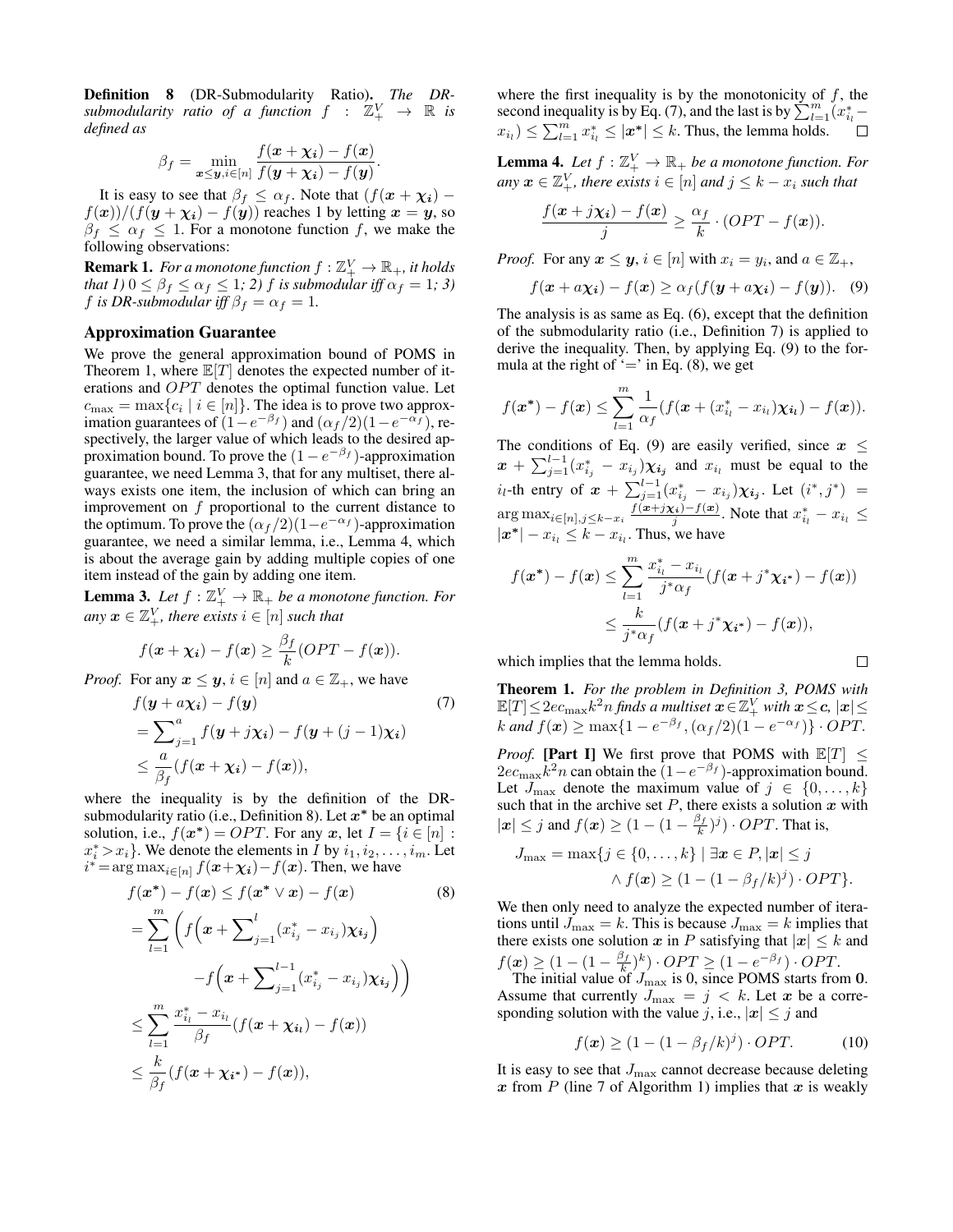dominated by the newly generated solution  $x'$ , which must satisfy  $|x'| \leq |x|$  and  $f(x') \geq f(x)$ . By Lemma 3, we know that adding a specific item into  $x$  can generate a new solution  $x' = x + \chi_i$ , which satisfies that  $f(x') - f(x) \ge$  $\frac{\beta_f}{k}$  (*OPT* –  $f(\mathbf{x})$ ). Then, by using Eq. (10), we get

$$
f(\mathbf{x'}) \ge (1 - (1 - \beta_f/k)^{j+1}) \cdot OPT.
$$

Since  $|\mathbf{x}'| = |\mathbf{x} + \chi_i| = |\mathbf{x}| + 1 \leq j+1$ , x' will be included into  $P$ ; otherwise,  $x'$  must be dominated by one solution in P (line 6 of Algorithm 1), and this implies that  $J_{\text{max}}$  has already been larger than  $j$ , which contradicts with the assumption  $J_{\text{max}} = j$ . After including  $x'$ ,  $J_{\text{max}} \ge j + 1$ . Let  $P_{\text{max}}$ denote the largest size of  $P$  during the run of POMS. Thus,  $J_{\text{max}}$  can increase by at least 1 in one iteration with probability at least  $\frac{1}{P_{\text{max}}} \cdot \frac{1}{nc_i} (1 - \frac{1}{n})^{n-1} \ge \frac{1}{enc_i P_{\text{max}}}$ , where  $\frac{1}{P_{\text{max}}}$  is a lower bound on the probability of selecting x in line 4 of Algorithm 1 due to uniform selection, and  $\frac{1}{nc_i}(1-\frac{1}{n})^{n-1}$  is the probability of changing  $x_i$  to  $x_i + 1$  while keeping other positions unchanged by the random perturbation operator (as shown in Definition 6). Then, it needs at most  $enc_iP_{\text{max}}$  iterations in expectation to increase  $J_{\text{max}}$ . After  $k \cdot enc_i P_{\text{max}}$ expected number of iterations,  $J_{\text{max}}$  must have reached k.

By the procedure of POMS, we know that the solutions maintained in  $P$  must be incomparable. Thus, each value of one objective can correspond to at most one solution in P. Because the solutions with  $|x| \geq 2k$  are excluded from P, |x| must belong to  $\{0, 1, \ldots, 2k - 1\}$ , which implies that  $P_{\text{max}} \leq 2k$ . Furthermore,  $c_i \leq c_{\text{max}}$ . Hence, the expected number of iterations  $\mathbb{E}[T]$  for obtaining the  $(1 - e^{-\beta_f})$ approximation guarantee is at most  $2ec_{\text{max}}k^2n$ .

[Part II] We then prove that POMS with  $\mathbb{E}[T] \leq 2e c_{\text{max}} k^2 n$  can obtain the  $(\alpha_f/2)(1 - e^{-\alpha_f})$ approximation bound. We also analyze a quantity  $J_{\text{max}}$ , which is defined as

$$
J_{\max} = \max\{j \in \{0, \dots, k\} \mid \exists x \in P, |x| \le j
$$
  

$$
\wedge f(x) \ge \left(1 - \left(1 - \alpha_f \frac{j}{km}\right)^m\right) \cdot OPT \text{ for some } m \in \mathbb{Z}_+\}.
$$

The initial value of  $J_{\text{max}}$  is 0. Assume that currently  $J_{\text{max}} = j \leq k$ . Let x be a corresponding solution with the value j, i.e.,  $|\mathbf{x}| \leq j$  and  $f(\mathbf{x}) \geq (1 - (1 - \alpha_f \frac{j}{km})^m) \cdot OPT$ for some  $m$ . As the analysis in Part I,  $J_{\text{max}}$  cannot decrease. By Lemma 4, we know that for some  $i \in [n]$  and  $l \leq k - x_i$ , increasing  $x_i$  by l can generate a new solution  $x' = x + l\chi_i$ satisfying that  $f(x') - f(x) \ge \alpha_f \frac{l}{k} (OPT - f(x))$ . By applying the lower bound on  $f(x)$  to this inequality, we get

$$
f(\mathbf{x'}) \geq \left(1 - \left(1 - \alpha_f \frac{j}{km}\right)^m \left(1 - \alpha_f \frac{l}{k}\right)\right) \cdot OPT
$$
  
 
$$
\geq \left(1 - \left(1 - \alpha_f \frac{j+l}{k(m+1)}\right)^{m+1}\right) \cdot OPT,
$$

where the second inequality is by applying the AM-GM inequality. Note that  $|x'| = |x| + i \leq j + i$ . As the analysis in Part I,  $x'$  will be included into P, which makes  $J_{\text{max}} \geq j+l$ . Thus,  $J_{\text{max}}$  can increase by at least  $l$  in one iteration with probability at least  $\frac{1}{P_{\text{max}}} \cdot \frac{1}{nc_i} (1 - \frac{1}{n})^{n-1} \geq \frac{1}{2ec_{max}kn}$ . That is, it needs at most  $2ec_{max}kn$  expected number of iterations to increase  $J_{\text{max}}$  by at least  $l \geq 1$ . After at most  $k \cdot 2e_{max}kn$  expected number of iterations,  $J_{\text{max}}$  cannot increase, i.e.,  $J_{\text{max}} + l > k$ . This implies that there exists one solution x in P satisfying that  $|x| \leq J_{\text{max}} \leq k$  and for some  $i \in [n]$  and  $k - J_{\text{max}} < l \leq k - x_i$ ,

$$
f(\mathbf{x} + l\mathbf{\chi_i}) \geq \left(1 - \left(1 - \alpha_f \frac{J_{\text{max}} + l}{k(m+1)}\right)^{m+1}\right) \cdot OPT
$$
  
> 
$$
\left(1 - \left(1 - \frac{k\alpha_f}{k(m+1)}\right)^{m+1}\right) \cdot OPT \geq \left(1 - \frac{1}{e^{\alpha_f}}\right) \cdot OPT.
$$

Let  $y = \arg \max_{i \in [n], j \leq k} f(j\chi_i)$ . We then have

$$
f(\mathbf{x} + l\mathbf{x_i}) = f(\mathbf{x}) + (f(\mathbf{x} + l\mathbf{x_i}) - f(\mathbf{x}))
$$
  
\n
$$
\leq f(\mathbf{x}) + (f(x_i\mathbf{x_i} + l\mathbf{x_i}) - f(x_i\mathbf{x_i}))/\alpha_f
$$
  
\n
$$
\leq f(\mathbf{x}) + f(\mathbf{y})/\alpha_f \leq (f(\mathbf{x}) + f(\mathbf{y}))/\alpha_f,
$$

where the first inequality is by Eq.  $(9)$ , the second inequality is by  $f(x_i\chi_i) \geq 0$  and  $x_i + l \leq k$ , and the last is by  $\alpha_f \in [0, 1]$ . Thus, after at most  $2e c_{max} k^2 n$  iterations in expectation, P will contain a solution x with  $|x| \leq k$  and

$$
f(\mathbf{x}) + f(\mathbf{y}) \ge \alpha_f (1 - e^{-\alpha_f}) \cdot OPT.
$$

Note that  $\bf{0}$  will always be in  $P$ , since it has the smallest size 0 and no other solutions can dominate it. Without loss of generality, we assume that  $y = j^* \chi_{i^*}$ . Thus, y can be generated in one iteration by selecting 0 in line 4 of Algorithm 1 and changing its  $i^*$ -th entry from 0 to  $j^*$  in line 5, whose probability is at least  $\frac{1}{P_{\text{max}}} \cdot \frac{1}{nc_{i^*}} \left(1 - \frac{1}{n}\right)^{n-1} \ge \frac{1}{2ec_{\text{max}}kn}$ . That is,  $y$  will be generated in at most  $2ec_{\max}kn$  expected iterations. According to the updating procedure of  $P$  (lines 6-8), we know that once  $y$  is produced, P will always contain a solution  $z \succeq y$ , i.e.,  $|z| \le |y| \le k$  and  $f(z) \ge f(y)$ .

By line 11 of Algorithm 1, the best solution satisfying the size constraint will be finally returned. Thus, POMS using  $\mathbb{E}[T] \leq 2e c_{max} k^2 n$  finds a solution with the f value at least

$$
\max\{f(\boldsymbol{x}), f(\boldsymbol{y})\} \geq (\alpha_f/2) \cdot (1 - e^{-\alpha_f}) \cdot OPT.
$$

Taking the better of the two approximation bounds (i.e.,  $1-e^{-\beta_f}$  and  $\alpha_f(1-e^{-\alpha_f})/2$ ) derived in Parts I and II leads to the desired approximation bound. The required number of iterations is  $2e c_{max} k^2 n$ . It is clear that the random perturbation operator makes any produced solution  $x$  in the run of POMS satisfy  $0 \le x \le c$ . Thus, the theorem holds.  $\Box$ 

### Applications of Approximation Guarantee

We have shown that POMS can achieve an approximation guarantee of  $\max\{1 - e^{-\beta_f}, \alpha_f(1 - e^{-\alpha_f})/2\}$ . A natural question is then how good this approximation bound can be. We apply it to the submodular cases. According to Remark 1, we make the following observations:

Remark 2. *When the objective* f *is DR-submodular, the approximation bound of POMS is*  $1 - e^{-1}$ ; when f *is submodular, the bound is*  $\max\{1-e^{-\beta_f}, (1-e^{-1})/2\}.$ 

For  $f$  being DR-submodular, the best known approximation bound is  $1 - e^{-1}$ , which was obtained by the greedy algorithm (Soma et al. 2014). For f being submodular, the generalized greedy algorithm obtains an  $(1 (e^{-1})/2$ -approximation bound (Alon, Gamzu, and Tennenholtz 2012). Note that although this bound can be improved to  $1 - e^{-1}$  by partial enumerations, the runtime is impractical (Soma et al. 2014). Thus, the approximation bound of POMS is at least as good as that of the greedy-style methods.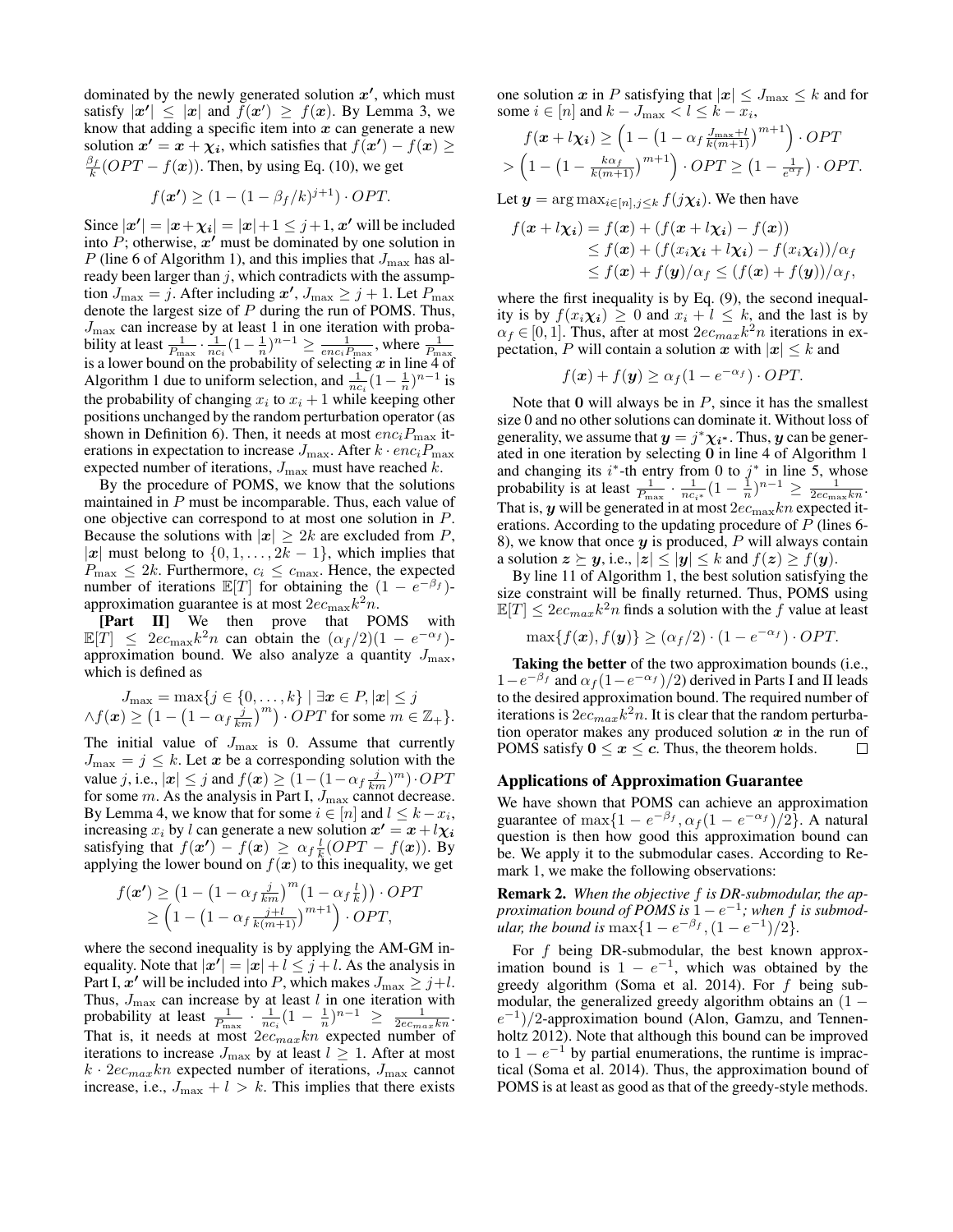To further show that the derived approximation guarantee of POMS is applicable to real-world multiset selection tasks, we consider budget allocation and that with a competitor. Their objective functions are known to be submodular (Soma et al. 2014). Thus,  $\alpha_f = 1$  and the approximation bound is  $\max\{1 - e^{-\beta_f}, (1 - e^{-1})/2\}$ . We then only need to give lower bounds on the DR-submodularity ratio  $\beta_f$ , as shown in Lemmas 5 and 6. When  $p_i^{(j)}$  and  $q_i^{(j)}$  are nonincreasing with j, it is easy to verify that  $\beta_f = 1$  in both tasks, that is, the objective functions are DR-submodular. This is consistent with the previous result in (Alon, Gamzu, and Tennenholtz 2012). Due to space limitation, the proofs of Lemma 5 and 6 are provided in the supplementary material.

Lemma 5. *For budget allocation in Definition 4, the DRsubmodularity ratio can be lower bounded as*

$$
\beta_f \ge \min_{i \in [n], 1 \le j \le r \le c_i} p_i^{(j)}/p_i^{(r)}.
$$

Lemma 6. *For budget allocation with a competitor in Definition 5, the DR-submodularity ratio can be lower bounded as*

$$
\beta_f \ge \min_{i \in [n], 1 \le j \le r \le c_i} \min \{ p_i^{(j)}/p_i^{(r)}, q_i^{(j)}/q_i^{(r)} \}.
$$

## Experiments

In this section, we empirically compare POMS with the greedy algorithm (Soma et al. 2014) and the generalized greedy algorithm (Alon, Gamzu, and Tennenholtz 2012) on the applications of budget allocation and generalized influence maximization. These two greedy methods are briefly called Greedy and G-Greedy, respectively. The number T of iterations of POMS is set to  $2ec_{\text{max}}k^2n$  as suggested by Theorem 1. As POMS is a randomized algorithm, we repeat the run 10 times independently and report the average results.

Budget Allocation. We use one real-world data set Yahoo! Search Marketing Advertiser Bidding Data<sup>1</sup>, which is a bipartite graph representing "which customers are interested in which keywords". It contains  $n = 1,000$  source nodes (i.e., keywords), 10,475 target nodes (i.e., customers) and 52,567 edges. For each influence probability  $p_i^{(j)}$  of each source node  $v_i$ , we use a randomly generated value between 0 and 0.5. The capacities  $c_i$  are set to 5 (thus  $c_{\text{max}} = 5$ ). The budget  $k$  is set from 10 to 100. For the case with a competitor, the probability  $q_i^{(j)}$  is set to  $0.2 \cdot p_i^{(j)}$ , and the budget of the competitor is set to 100, which is allocated to the top 100 highest degree source nodes in advance.

Generalized Influence Maximization. Let a directed graph  $G = (V, E)$  represent a social network, where each node is a user and each edge  $(v_i, v_j) \in E$  has a probability  $p_{i,j}$  representing the influence strength from user  $v_i$  to  $v_j$ . Given a budget  $\overline{k}$ , influence maximization is to find a subset  $x \in 2^V$  of size k such that the expected number of nodes activated by propagating from  $x$  is maximized (Kempe, Kleinberg, and Tardos 2003). As it is natural to assign different budgets to different users in practice, we introduce the generalized influence maximization problem, which allows to



Figure 1: Budget allocation on the *Yahoo!* data set.



Figure 2: Generalized influence maximization.

select one user multiple times. That is, we are to select a multiset  $x \in \mathbb{Z}_+^V$ , and  $x_i$  is the budget allocated to the user  $v_i$ . Each user  $v_i$  with the budget  $x_i > 0$  will make  $x_i$  independent trials of diffusion. The set of nodes to propagate in the *l*-th trial is  $X_l = \{v_i \mid x_i \geq l\}$ . Each  $X_l$  will propagate independently using probabilities  $p_{i,j}$ , and the set of nodes that get activated is denoted as  $A(\tilde{X}_l)$ , which is a random variable. Generalized influence maximization is to maximize the expected total number of nodes that get activated in at least one propagation process. The Independent Cascade propagation model (Goldenberg, Libai, and Muller 2001) is used. The objective function  $f(x) = \mathbb{E}[|\bigcup_{l \geq 1} A(X_l)|]$  is monotone submodular, the proof of which is shown in the supplementary material due to space limitation.

We use two real-world data sets: *ego-Facebook*<sup>2</sup> (4,039 nodes, 88,234 edges) and *Weibo* (5,000 nodes, 65,148 edges). *Weibo* is crawled from a Chinese microblogging site Weibo.com like Twitter. On each network, the probability of one edge from  $v_i$  to  $v_j$  is estimated by  $\frac{weight(v_i, v_j)}{indegree(v_j)}$ , as widely used in (Chen, Wang, and Yang 2009; Goyal, Lu, and Lakshmanan 2011). The capacities  $c_i$  are set to 5. The budget  $k$  is set from 5 to 10. To estimate the expected number of active nodes, we simulate the diffusion process 30 times independently and use the average as an estimation. But for the final output solutions of the algorithms, we average over 10,000 times for more accurate estimation.

Results. The results are plotted in Figures 1 and 2, which show that POMS is never worse. On generalized influence maximization, POMS performs much better in most cases. This is expected. POMS maintains multiple solutions in the optimization process; in each iteration, it can add different items simultaneously and can also delete some selected

<sup>1</sup>https://webscope.sandbox.yahoo.com/ catalog.php?datatype=a

<sup>2</sup>http://snap.stanford.edu/data/index.html